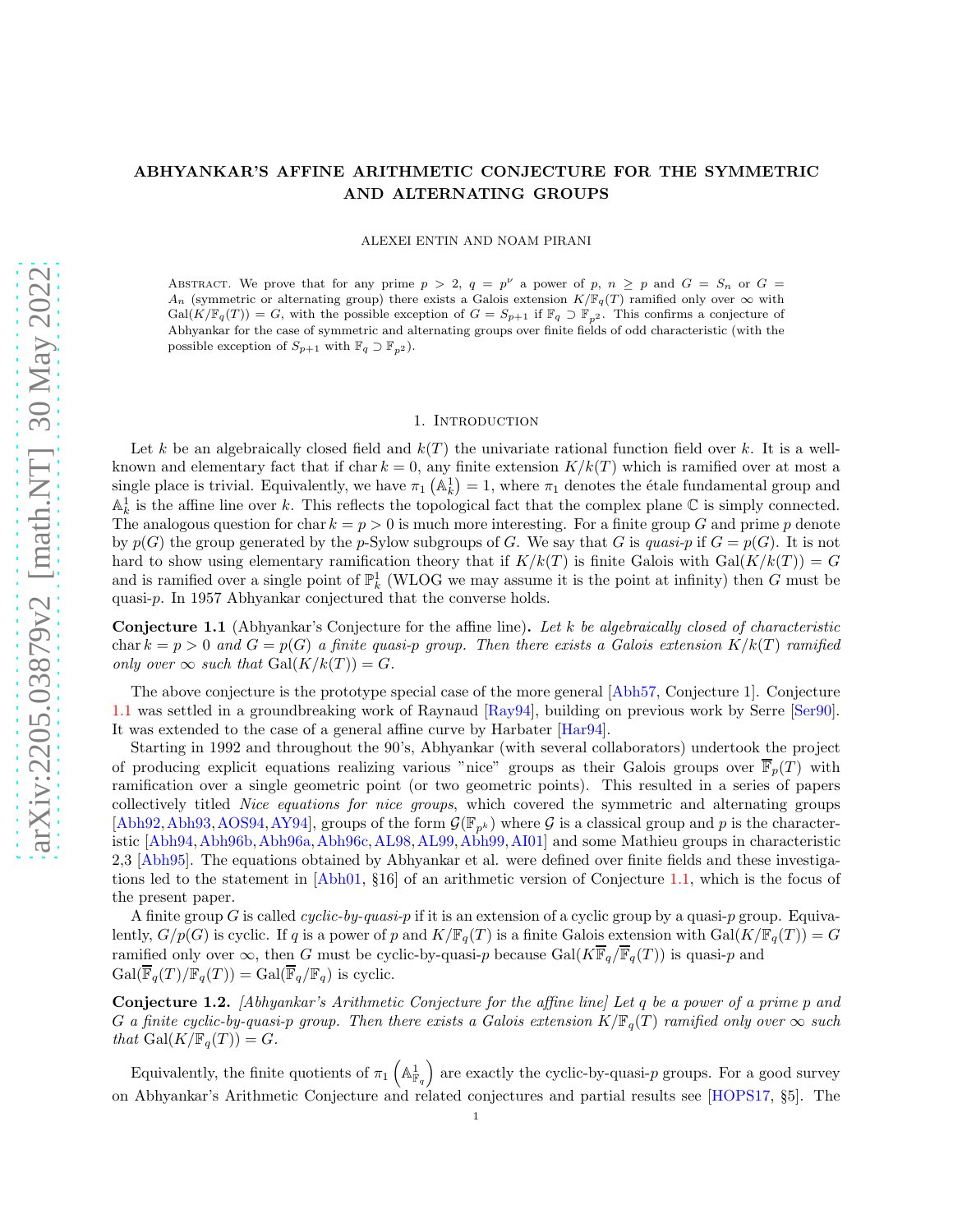series of works by Abhyankar et al. cited above proves many instances of the conjecture for classical groups of the form  $\mathcal{G}(\mathbb{F}_{p^k})$  ( $p = \text{char } \mathbb{F}_q$ ) and also many instances for the symmetric and alternating groups  $S_n, A_n, n \geq 1$ p (for  $n > 2$  the condition  $n \geq p$  is equivalent to  $S_n$  being cyclic-by-quasi-p and for  $n > 3$  the same is true for  $A_n$ ), however most of their constructions have Galois group either  $A_n$  or  $S_n$  depending on the value of a certain Legendre symbol involving  $n, q$  and possibly other parameters. Consequently, for many pairs  $(n, q)$ Conjecture [1.2](#page-0-1) had been previously proved for only one of  $A_n, S_n$  and it is the main goal of the present work to cover both  $S_n$ ,  $A_n$  for most cases. Our main result is the following

<span id="page-1-0"></span>**Theorem 1.** Let q be a power of a prime  $p > 2$ ,  $n \geq p$ . Then

- (i) Conjecture [1.2](#page-0-1) holds with  $G = A_n$ .
- (ii) Conjecture [1.2](#page-0-1) holds with  $G = S_n$ , provided that  $\mathbb{F}_q \not\supset \mathbb{F}_{p^2}$  in the case  $n = p + 1$ .

The case of  $G = A_n, n \neq p+1$  (and also  $n = p+1$  if  $\mathbb{F}_q \supset \mathbb{F}_{p^2}$ ) was recently proved in [\[BSEF21,](#page-11-15) Theorem 1.10]). To treat the case  $G = S_n$ ,  $n \neq p+1$  we show how to modify certain  $S_n$ -extensions  $K/\mathbb{F}_q(T)$  ramified over two points (of  $\mathbb{P}^1(\mathbb{F}_q)$ ) constructed in [\[BSEF21\]](#page-11-15) into  $S_n$ -extensions with just one ramified point, using Abhyankar's method of removing tame ramification (MRT). This will be done in section [2.](#page-2-0)

To treat the case  $n = p + 1$  we use a construction taken from [\[Abh92,](#page-11-1) §12]. The construction depends on an integer parameter  $2 \le a \le \frac{p-1}{2}$  such that  $(a, p+1) = 1$  and the resulting Galois group is  $A_n$  or  $S_n$ depending on whether  $\left(\frac{a(a-1)}{p}\right)$  $= 1$  or −1. The existence of a suitable parameter a is guaranteed by the following purely number-theoretic statement.

<span id="page-1-1"></span>**Proposition 1.3.** Let  $p > 13$  be a prime,  $\sigma = \pm 1$ . There exists an integer  $2 \le a \le \frac{p-1}{2}$ , such that  $(a, p + 1) = 1$  and  $\left(\frac{a(a-1)}{p}\right)$  $\big) = \sigma.$ 

This is easy to prove for  $p$  sufficiently large using Pólya-Vinogradov-type estimates, but doing it for all  $p > 13$  takes more effort. To achieve this we combine the Pólya-Vinogradov method with an elementary sieve argument to cover the range  $p > 7 \cdot 10^7$  and a computer search to deal with  $p < 7 \cdot 10^7$ . This is carried out in section [4.](#page-6-0) Our approach here is similar in spirit to (and inspired by) the series of works by S. D. Cohen et al. on the existence of primitive elements in finite fields satisfying additional properties (see e.g. [\[Coh85,](#page-12-4) [CH03a,](#page-11-16) [CH03b,](#page-11-17) [CH10\]](#page-11-18)). The derivation of the case  $n = p + 1$  $n = p + 1$  of Theorem 1 from Proposition [1.3](#page-1-1) is carried out in section [3.](#page-4-0)

<span id="page-1-3"></span>**Remark 1.4.** The present paper focuses on the case  $p > 2$ . For  $p = 2$ , Conjecture [1.2](#page-0-1) holds for  $S_n$ . For  $A_n$ , Conjecture [1.2](#page-0-1) holds if  $\mathbb{F}_q \supset \mathbb{F}_4$  or if  $10 \neq n \geq 8$  and  $n \equiv 0, 1, 2, 6, 7 \pmod{8}$ . This can be seen from the proof of [\[BSEF21,](#page-11-15) Theorem 5.7], or derived from its statement using Proposition [2.6](#page-3-0) below, similarly to how we derive the case  $n \neq p + 1, p > 2$  in section [2.](#page-2-0) We note that the  $p = 2$  case of [\[BSEF21,](#page-11-15) Theorem 5.7] is based directly on constructions by Abhyankar, Ou, Sathaye and Yie appearing in [\[Abh92,](#page-11-1) [AOS94,](#page-11-3) [AY94\]](#page-11-4). The problem for  $A_n$  remains open for most other values of n with  $p = 2$ .

**Remark 1.5.** The case of  $G = S_{p+1}, p > 2, \mathbb{F}_q \supset \mathbb{F}_{p^2}$  also remains open.

**Remark [1](#page-1-0).6.** The proof of Theorem 1 for the case  $n = p + 2$  uses the classification of finite simple groups (CFSG). All other cases only use 19th century group theory. See Remark [3.4](#page-5-0) for more details.

<span id="page-1-4"></span>1.1. Application to the minimal ramification problem. As a corollary to the case  $G = A_{p+1}$  of Theorem [1](#page-1-0) we obtain an improvement to a result from [\[BSEF21\]](#page-11-15) on the minimal ramification problem. Instead of looking for G-extensions  $K/\mathbb{F}_q(T)$  ramified over a single prime divisor of degree 1 as in Conjecture [1.2,](#page-0-1) one can relax the ramification condition to a single prime divisor of any degree, or more generally ask what is the minimal number of ramified prime divisors of  $\mathbb{F}_q(T)$  occurring in a G-extension of  $\mathbb{F}_q(T)$ . To state the general conjecture on this problem we denote by  $d(G)$  the minimal number of generators of a finite group G and by  $G<sup>ab</sup>$  the abelianization of G. We call an extension  $L/K$  of univariate function fields *geometric* if K and L have the same field of constants. The following conjecture generalizes the corresponding conjecture by Boston and Markin over  $\mathbb{Q}$  [\[BM09,](#page-11-19) Conjecture 1.2].

<span id="page-1-2"></span>**Conjecture 1.7** ( $[BSEF21, Conjecture 1.4]$  $[BSEF21, Conjecture 1.4]$ ). Let G be a nontrivial finite group. Then there exists a geometric Galois extension  $K/\mathbb{F}_q(T)$  with  $Gal(K/\mathbb{F}_q) = G$  and ramified over at most r prime divisors of  $\mathbb{F}_q(T)$ iff  $r \geq d \left( G^{ab} / p(G^{ab}) \right)$ .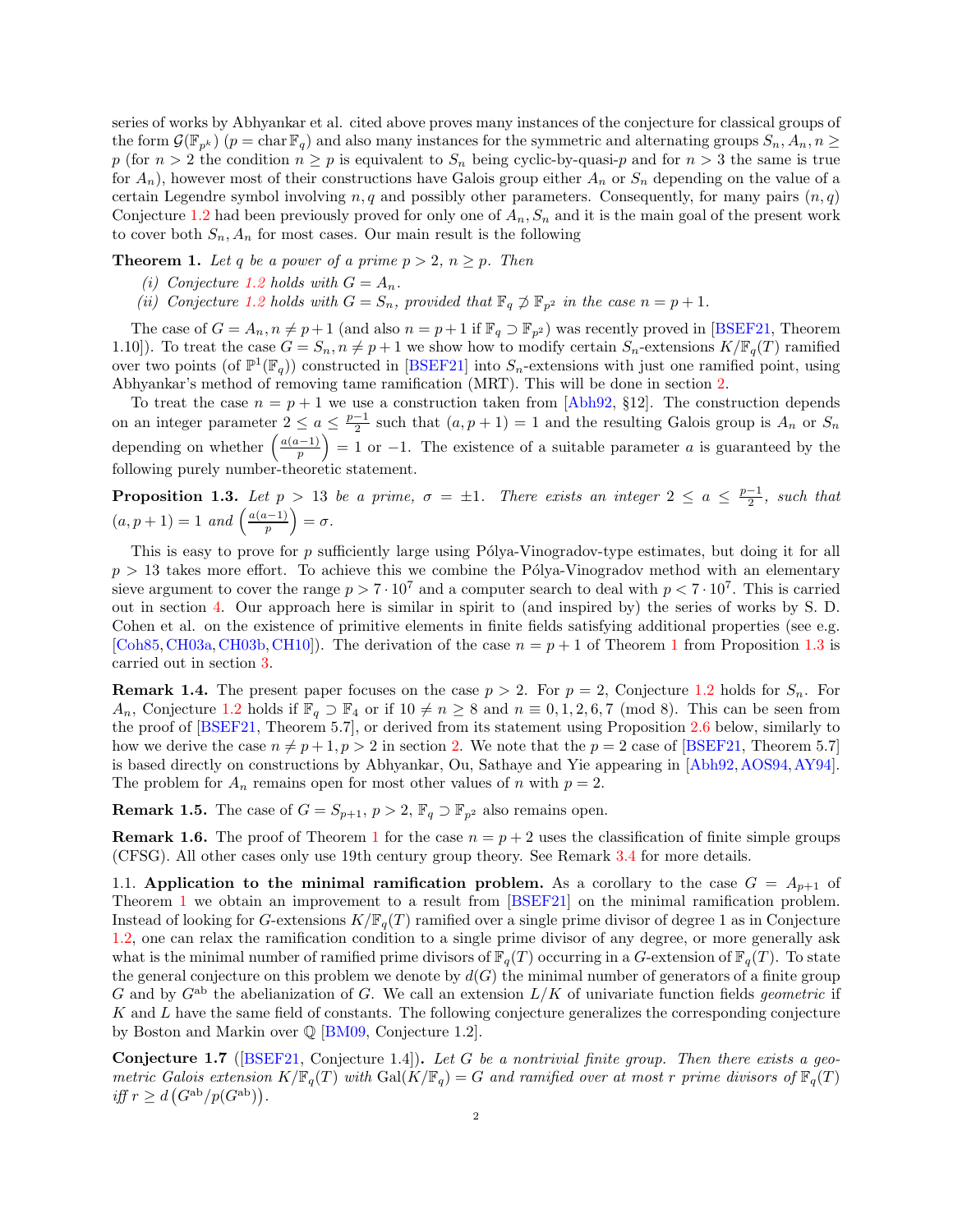For a more thorough discussion of Conjecture [1.7,](#page-1-2) the original Boston-Markin conjecture and known partial results see [\[BSEF21,](#page-11-15) §1]. In the case  $G = S_n$ ,  $A_n$  Conjecture [1.7](#page-1-2) predicts that there exists a geometric Gextension  $K/\mathbb{F}_q(T)$  ramified over a single prime divisor, for all n, q. Significant progress on the  $G = A_n, S_n$ case of the conjecture was made in  $[**BSEF21**],$  but for many values of  $n, q$  it remains open. Using our results for the case  $G = A_{p+1}$  we obtain the following strengthening of [\[BSEF21,](#page-11-15) Theorem 1.8] in the case of odd characteristic:

<span id="page-2-1"></span>**Theorem 2.** Assume  $p > 2$ , q a power of p. Let  $G = G_1 \times \cdots \times G_m$  be a product with each  $G_i$  isomorphic to one of the following groups:

(i)  $S_n$ ,  $n \geq p$ , with  $n \neq p + 1$ .

(ii)  $A_n$ , with  $n \geq p$ .

Then Conjecture [1.7](#page-1-2) holds for G over  $\mathbb{F}_q$ .

In the original statement of [\[BSEF21,](#page-11-15) Theorem 1.8] the possibility  $G_i = A_{p+1}$  was excluded unless  $\mathbb{F}_q \supset \mathbb{F}_{p^2}$  $\mathbb{F}_q \supset \mathbb{F}_{p^2}$  $\mathbb{F}_q \supset \mathbb{F}_{p^2}$ . The derivation of Theorem 2 will be given in section [3.](#page-4-0)

**Acknowledgments.** The authors would like to thank Zeev Rudnick for his remarks on a previous version of the paper. The present work used the SageMath and Magma Calculator platforms to perform calculations and computer searches necessary for some of the proofs. Both authors were partially supported by a grant of the Israel Science Foundation no. 2507/19.

# 2.  $L_1^{\text{gt}}(q)$ -realizations and removing tame ramification

<span id="page-2-0"></span>We are assuming the reader's familiarity with the basic theory of function fields in one variable over finite fields. Good introductory sources covering the necessary background are [\[Ros02\]](#page-12-5) and [\[Sti09\]](#page-12-6). Throughout the rest of the paper  $p$  denotes a prime number and  $q$  is a power of  $p$ . We denote the cyclic group of order n by  $C_n$ . The symbol ⊂ denotes non-strict inclusion.

<span id="page-2-2"></span>**Definition 2.1.** A finite group G is called  $L(q)$ -realizable if there exists a Galois extension  $K/\mathbb{F}_q(T)$  with  $Gal(K/\mathbb{F}_q(T)) \cong G$  which is unramified outside of a single prime divisor of  $\mathbb{F}_q(T)$ . An extension with this property is called an  $L(q)$ -realization of G.

Note that in Definition [2.1](#page-2-2) we could require WLOG that the ramified point is  $\infty$ , since we can always move a given point of  $\mathbb{P}^1(\mathbb{F}_q)$  to  $\infty$  by an automorphism of  $\mathbb{P}^1_{\mathbb{F}_q}$  (equivalently, by a linear fractional transformation of the variable T with coefficients in  $\mathbb{F}_q$ . Hence Conjecture [1.2](#page-0-1) is equivalent to the assertion that G is  $L(q)$ -realizable iff it is cyclic-by-quasi-p. Next we introduce a closely related definition taken from [\[BSEF21,](#page-11-15) Definition 5.4].

**Definition 2.2.** A finite group G is called  $L_1^{\text{gt}}(q)$ -realizable if there exists a geometric Galois extension  $K/\mathbb{F}_q(t)$  with  $Gal(K/\mathbb{F}_q(t)) \cong G$ ,  $K/\mathbb{F}_q(T)$  is unramified outside of two degree 1 prime divisors of  $\mathbb{F}_q(T)$  and at most tamely ramified over one of them. An extension with this property is called an  $L_1^{\text{gt}}(q)$ -realization of G.

Once again we could require WLOG that the ramified points are  $0, \infty$  and the tame ramification is over  $(say) \infty$ .

<span id="page-2-4"></span>**Remark 2.3.** The reason for the notation is Abhyankar's notation  $L, L_1$  for the affine line and oncepunctured affine line respectively. The letters "gt" stand for geometric and tame.

In the present section we show how to modify  $L_1^{\text{gt}}(q)$ -realizations into  $L(q)$ -realizations (using Abhyankar's method of removing tame ramification by cyclic compositum, or MRT), which combined with the existence of  $L_1^{\text{gt}}(q)$ -realizations constructed in [\[BSEF21,](#page-11-15) §5] will allow us to prove the  $n \neq p+1$  cases of Theorem [1.](#page-1-0) First we will need the following

<span id="page-2-3"></span>**Lemma 2.4.** Let G be  $L_1^{\text{gt}}(q)$ -realizable. Then (i) G is cyclic-by-quasi-p and  $e = [G : p(G)]$  divides  $q - 1$ .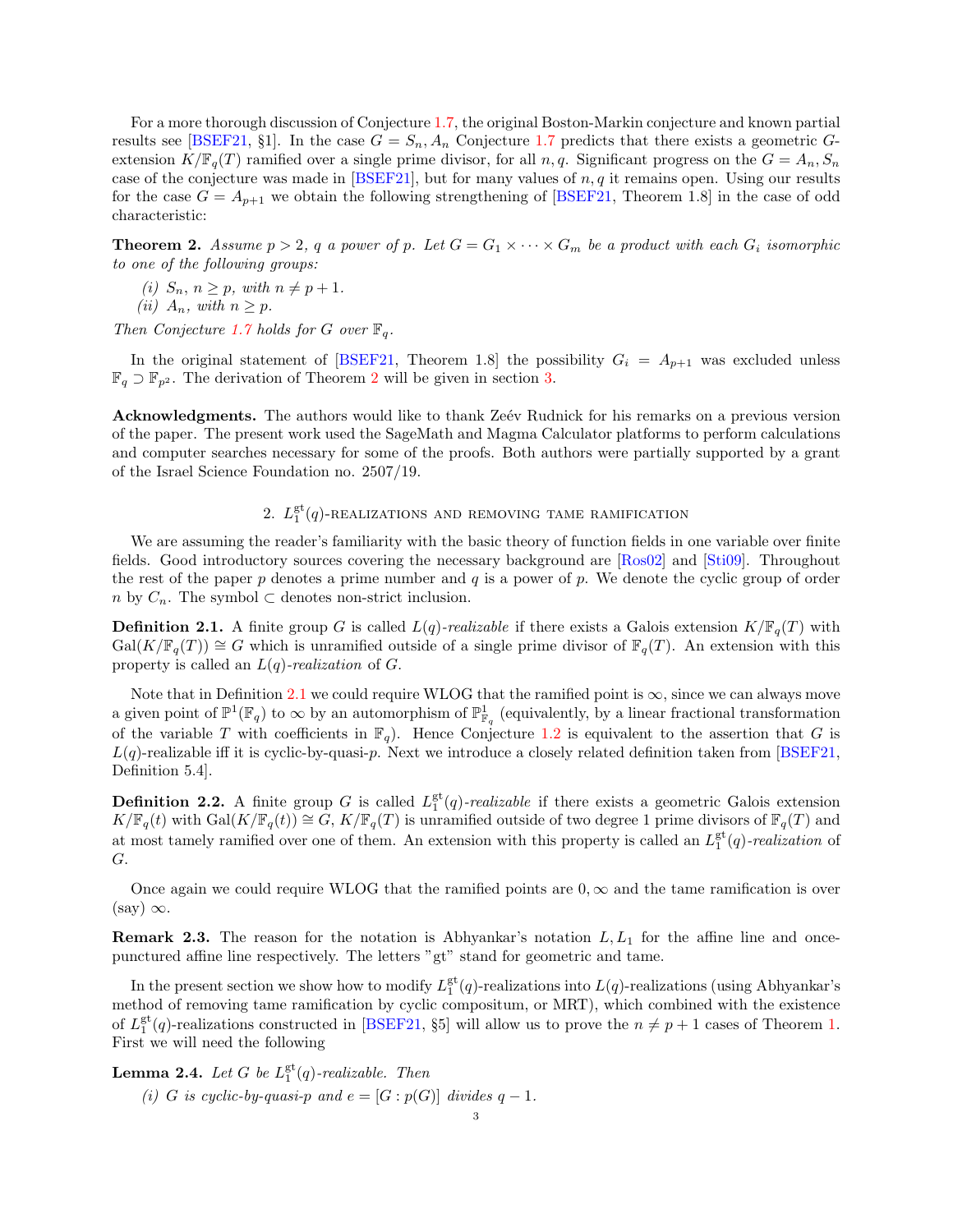(ii) There exists an  $L_1^{\text{gt}}(q)$ -realization  $K/\mathbb{F}_q(T)$  with  $Gal(K/\mathbb{F}_q(T)) = G$  and  $K^{p(G)} = \mathbb{F}_q(S)$  (identifying G with  $Gal(K/\mathbb{F}_q(T)))$ , where  $S^e = T$ . The extension  $K/\mathbb{F}_q(S)$  is unramified outside the divisor  $S=0.$ 

Proof. This is a slightly more precise statement of [\[BSEF21,](#page-11-15) Lemma 5.5] and the proof in [\[BSEF21\]](#page-11-15) in fact shows this much.  $\Box$ 

In light of Lemma  $2.4(i)$  $2.4(i)$  and by analogy with Conjecture [1.2,](#page-0-1) it is natural to raise the following

<span id="page-3-1"></span>Question 2.5 ([\[BSEF21,](#page-11-15) Question 5.6]). Is a cyclic-by-quasi-p group G with [G :  $p(G)$ ] dividing  $q-1$  always  $L_1^{\text{gt}}(q)$ -realizable?

The next proposition will imply that a positive answer to the above question for a given group  $G$  satisfying its assumptions implies that Conjecture [1.2](#page-0-1) holds for G (over  $\mathbb{F}_q$ ).

<span id="page-3-0"></span>**Proposition 2.6** (modifying an  $L_1^{\text{gt}}(q)$ -realization into an  $L(q)$ -realization using MRT). Let G be an  $L_1^{\text{gt}}(q)$ realizable group. Then  $G$  is  $L(q)$ -realizable.

*Proof.* By Lemma [2.4,](#page-2-3) there exists an extension  $K/\mathbb{F}_q(T)$  which is geometric, has Galois group Gal $(K/\mathbb{F}_q(T))$  = G, with  $K^{p(G)} = \mathbb{F}_q(S)$ , where  $S^e = T$ ,  $e = [G : p(G)] | q - 1$  and  $K/\mathbb{F}_q(S)$  is unramified outside of  $S = 0$ . Let  $\zeta \in \mathbb{F}_{q^e}$  be a primitive  $e(q-1)$ -th root of unity. Then  $\mathbb{F}_q(\zeta) = \mathbb{F}_{q^e}$  and  $\mathbb{F}_{q^e}(S) = \mathbb{F}_{q^e}(\zeta S)$  is a  $C_e$ -extension of both  $\mathbb{F}_q(S)$  and  $\mathbb{F}_q(\zeta S)$ , which are in turn  $C_e$ -extensions of  $\mathbb{F}_q(T)$  (note that  $(\zeta S)^e = \zeta^e T$  and  $\zeta^e \in \mathbb{F}_q$ ).

Since  $K/\mathbb{F}_q(T)$  is geometric,  $K/\mathbb{F}_q(S)$  is also geometric  $(\mathbb{F}_q(S) \supset \mathbb{F}_q(T))$  and is therefore linearly disjoint from  $\mathbb{F}_{q^e}(S)/\mathbb{F}_q(S)$ . We obtain the following diagram, with each marked extension being Galois with Galois group isomorphic to the indicated group.



Since  $K\mathbb{F}_{q^e} = K\mathbb{F}_{q^e}(\zeta S)$   $(S \in K \text{ and } \mathbb{F}_{q}(\zeta) = \mathbb{F}_{q^e})$  we have  $[K\mathbb{F}_{q}(\zeta S) : K] = [\mathbb{F}_{q}(\zeta S) : \mathbb{F}_{q}(T)]$  and consequently  $K/\mathbb{F}_q(T)$  and  $\mathbb{F}_q(\zeta S)/\mathbb{F}_q(T)$  are linearly disjoint. Consequently  $K/\mathbb{F}_{q^e}/\mathbb{F}_q(\zeta S)$  is Galois with  $Gal(K\mathbb{F}_{q^e}/\mathbb{F}_q(\zeta S)) \cong Gal(K/\mathbb{F}_q(T)) = G.$ 

Denoting  $U = \zeta S$ , we claim that  $K\mathbb{F}_{q^e}/\mathbb{F}_q(U)$  is the sought  $L(q)$ -realization of G. First note that  $F_q(S)/\mathbb{F}_q(T)$  is totally and tamely ramified over  $T = 0, \infty$  (since  $(e, p) = 1$ ) and unramified elsewhere, and recall that  $K/\mathbb{F}_q(S)$  is ramified only over  $S=0$ . Consequently  $K\mathbb{F}_{q^e}/\mathbb{F}_{q^e}(S)$  is also ramified only over  $S=0$ . Since  $\mathbb{F}_{q^e}(S)/\mathbb{F}_q(U)$  is a constant field extension, it is unramified everywhere and only  $S=0$  lies over  $U=0$ . Consequently  $K\mathbb{F}_{q^e}/\mathbb{F}_q(U)$  is unramified outside  $U=0$  and is therefore an  $L(q)$ -realization of G.

*Proof of Theorem [1](#page-1-0) for the case*  $n \neq p + 1$ *.* We are assuming that  $n \geq p > 2$  and  $n \neq p + 1$ . By [\[BSEF21,](#page-11-15) Theorem 5.7] the groups  $S_n$ ,  $A_n$  are  $L_1^{\text{gt}}(q)$ -realizable. We have  $p(A_n) = p(S_n) = A_n$  and hence  $[G : p(G)] \in$ {1, 2} divides  $q - 1$  if  $G = S_n, A_n$ . By Proposition [2.6,](#page-3-0) G is  $L(q)$ -realizable, i.e. the assertion of Conjecture 1.2 holds. [1.2](#page-0-1) holds.  $\square$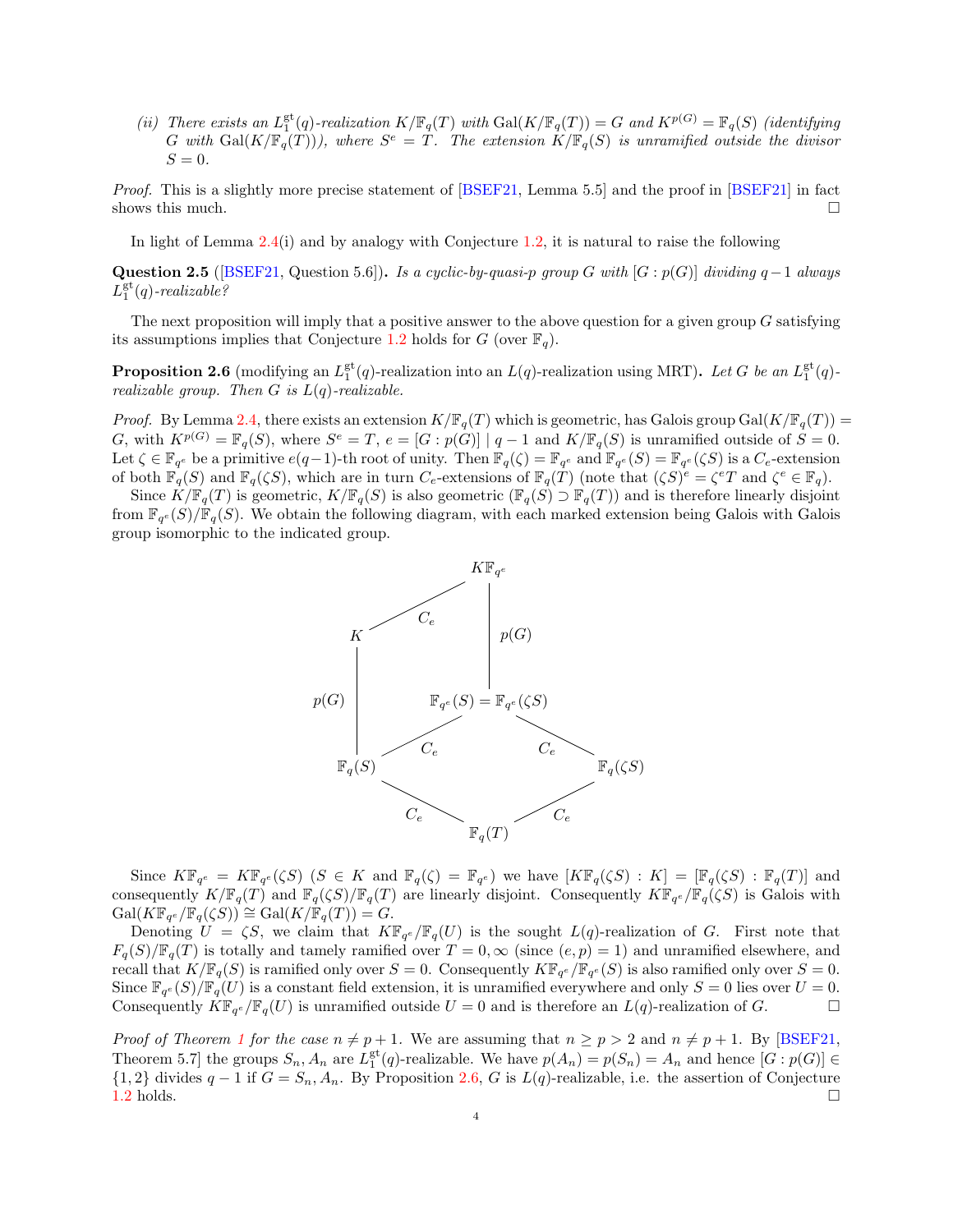3. THE CASE  $n = p + 1$ 

<span id="page-4-0"></span>Our treatment of the case  $n = p + 1$  (of Theorem [1\)](#page-1-0) is based on a construction from [\[Abh92\]](#page-11-1), summarized in the following

<span id="page-4-2"></span>**Proposition 3.1.** Assume  $p > 5$  and let  $2 \le a \le \frac{p-1}{2}$  be an integer such that  $(a, p + 1) = 1$ . Consider the polynomial

$$
f = (X+1)\left(X + \frac{a}{a-1}\right)^p - T^{-a(p+1-a)}X^a \in \mathbb{F}_q(T)[X]
$$

and let K be the splitting field of f over  $\mathbb{F}_q(T)$ . Then the extension  $K/\mathbb{F}_q(T)$  is ramified only over  $\infty$  and

$$
\operatorname{Gal}(f/\mathbb{F}_q(T)) = \operatorname{Gal}(K/\mathbb{F}_q(T)) = \begin{bmatrix} A_n, & \left(\frac{a(a-1)}{p}\right) = 1 \text{ or } \mathbb{F}_q \supset \mathbb{F}_{p^2}, \\ & \\ S_n, & \left(\frac{a(a-1)}{p}\right) = -1 \text{ and } \mathbb{F}_q \not\supset \mathbb{F}_{p^2}. \end{bmatrix}
$$

*Proof.* By [\[Abh92,](#page-11-1) §12.IV.3] (taken with  $t = a, b = \frac{a}{a-1}, s = a(p+1-a)$  in the notation of the cited source), under our assumptions the extension  $K/\mathbb{F}_q(T)$  is ramified only over  $\infty$  and  $Gal(f/\overline{\mathbb{F}}_q(T)) = A_{p+1}$ . Note that  $\deg f = p + 1$  and hence  $A_{p+1} \leqslant \text{Gal}(f/\overline{\mathbb{F}}_q(T)) \leqslant \text{Gal}(f/\mathbb{F}_q(T)) \leqslant S_{p+1}$  and  $G = \text{Gal}(f/\mathbb{F}_q(T))$  equals  $S_{p+1}$ or  $A_{p+1}$  depending on whether  $G \subset A_{p+1}$ , which by the discriminant criterion happens iff  $Disc(f) \in \mathbb{F}_q(T)$ is a square.

<span id="page-4-1"></span>By [\[Abh92,](#page-11-1) §22] (taken with  $\tau = a, Y = T^{-a(p+1-a)}, b = \frac{a}{a-1}$  in the notation of the cited source) we have

(3.1) 
$$
\text{Disc}(f) = (-1)^{(p+1)/2} \frac{a^{pa-p+a}}{(a-1)^{pa-2p+a-1}} T^{-a(p+1-a)(p+1)}
$$

(note that [\[Abh92\]](#page-11-1) uses a nonstandard sign convention for the discriminant, while we are using the standard definition of the discriminant as it appears in e.g.  $[BSEF21, §2.4]$ , for which the discriminant criterion applies; in [\[Abh92\]](#page-11-1) the standard discriminant is called the modified discriminant and denoted by Disc<sup>∗</sup> ).

Since  $T^{a(p+1-a)(p+1)}$  is always a square  $(p \text{ is odd})$ ,  $Disc(f)$  is a square iff  $u = (-1)^{(p+1)/2}a(a-1)$  is a square in  $\mathbb{F}_q$  (since  $(a, p+1) = 1$ , a is odd and so are the exponents of a and  $a - 1$  in [\(3.1\)](#page-4-1)), which happens iff u is a square in  $\mathbb{F}_p$  or  $\mathbb{F}_q \supset \mathbb{F}_{p^2}$ . Finally, u is a square in  $\mathbb{F}_p$  iff  $\left(\frac{a(a-1)}{p}\right)$  $= 1$  (note that  $(-1)^{(p+1)/2}$  is a square in  $\mathbb{F}_p$  whenever  $p \equiv 1, 3 \pmod{4}$ , i.e. always), which completes the proof.

Proposition [1.3](#page-1-1) guarantees that for  $p > 13$  a parameter a satisfying the conditions of Proposition [3.1](#page-4-2) can be found. The following technical lemma will be used to analyze explicit realizations for the cases  $p \leq 13$ not covered by Proposition [1.3.](#page-1-1)

<span id="page-4-3"></span>**Lemma 3.2.** Assume  $n \ge p > 2$ ,  $p \nmid n$ . Let  $f \in \mathbb{F}_p[T][X]$  be a monic polynomial (in the variable X) and assume that  $Disc(f) = cT^m$ , where  $c \in \mathbb{F}_p^{\times}$  and  $m \leq p-1$ . Let K be the splitting field of f over  $\mathbb{F}_p(t)$  and  $G = \text{Gal}(K/\mathbb{F}_p(T))$ . Then

- (i)  $K/\mathbb{F}_p(T)$  is unramified outside  $0, \infty$  and is tamely ramified over 0.
- (ii) If m is odd and  $G = S_n$  then  $K/\mathbb{F}_p(T)$  is an  $L_1^{\text{gt}}(p)$ -realization of  $S_n$ .
- (iii) If  $n \geq 5$  and  $G = A_n$  then  $K/\mathbb{F}_p(T)$  is an  $L_1^{\text{gt}}(p)$ -realization of  $A_n$ .

*Proof.* (i). Let  $L = \mathbb{F}_p(T, \alpha)$ , where  $\alpha \in \overline{\mathbb{F}_p(T)}$  is a root of f. The extension K is the Galois closure of L over  $\mathbb{F}_p(T)$ , hence it is ramified over the same prime divisors. A finite prime P of  $\mathbb{F}_p(T)$  can ramify in L only if  $P | Disc(f)$  and moreover if  $e_P$  is its ramification index then  $P^{e_P-1} | Disc(f)$  and  $P^{e_P} | Disc(f)$  if  $p|e_P$  (see e.g. [\[Ros02,](#page-12-5) Corollary 7.10.2]), hence the extension  $L/\mathbb{F}_p(T)$  (and therefore  $K/\mathbb{F}_p(T)$ ) is unramified outside of 0,  $\infty$  and by the assumption  $m \leq p-1$  we have  $e_T < p$  and the extension is tamely ramified over 0.

(ii). It remains to show that  $K/\mathbb{F}_p(T)$  is geometric. Since the only cyclic quotient of  $S_n$  is  $C_2$  (with kernel  $A_n$ , the only possible nontrivial extension of the field of constants of  $\mathbb{F}_p(T)$  in K is  $\mathbb{F}_{p^2}(T)$ , in which case we would have  $Gal(f/\mathbb{F}_{p^2}(T)) = Gal(K/\mathbb{F}_{p^2}(T)) = A_n$ . But then by the discriminant criterion  $Disc(f) = cT^m$ would be a square in  $\mathbb{F}_{p^2}$ , contradicting the assumption that m is odd.

(iii). In this case G has no cyclic quotients, hence  $K/\mathbb{F}_p(T)$  is geometric.

<span id="page-4-4"></span>**Proposition 3.3.** Assume  $p > 2$ , q a power of p.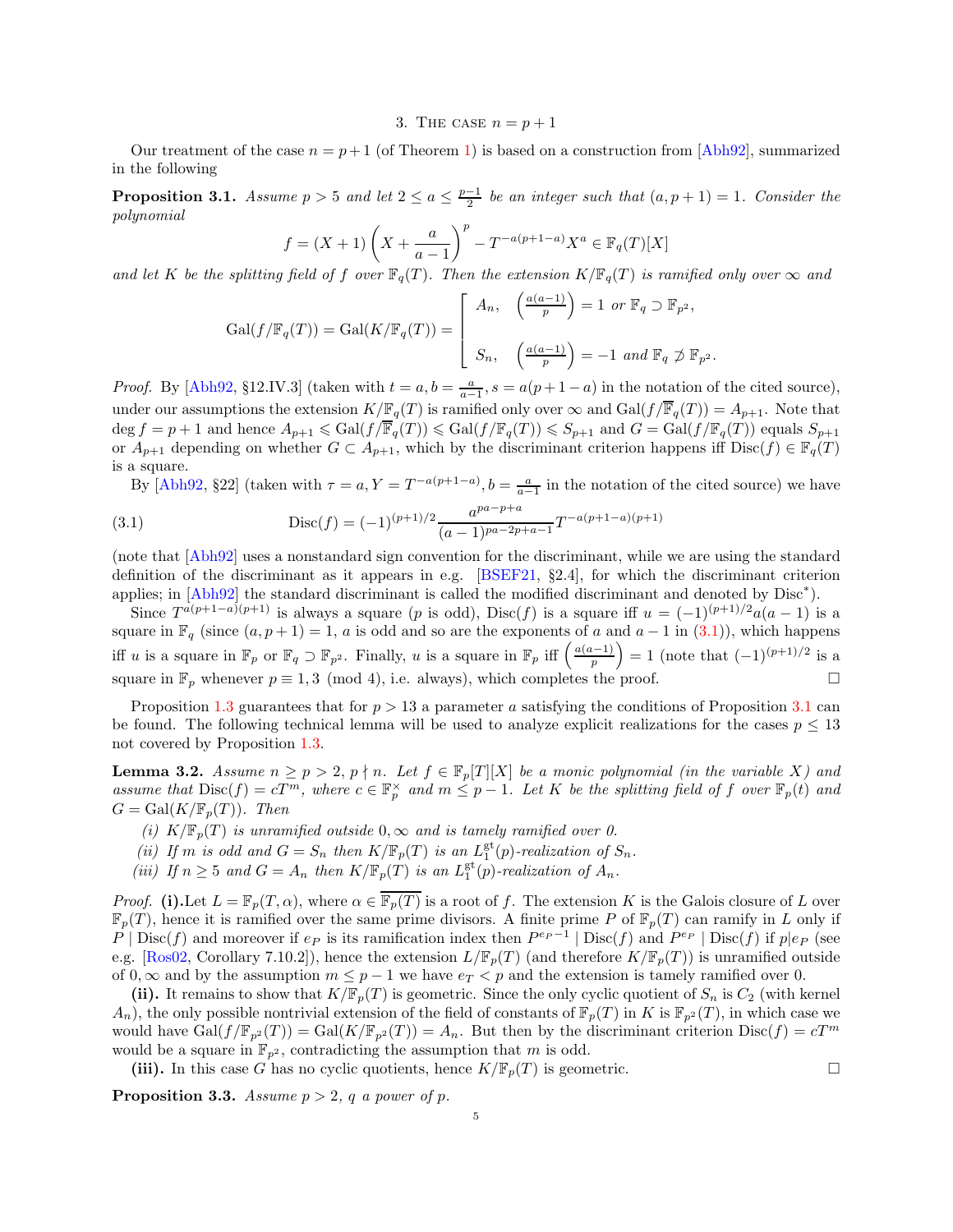- (i) The group  $S_{p+1}$  is  $L(q)$ -realizable if  $\mathbb{F}_q \not\supset \mathbb{F}_{p^2}$ .
- (ii) The group  $A_{p+1}$  is both  $L_1^{\text{gt}}(q)$ -realizable and  $L(q)$ -realizable.

*Proof.* First we treat the case  $q = p$ . If  $p > 13$ , by Proposition [1.3](#page-1-1) one can find  $2 \le a \le \frac{p-1}{2}$  such that  $(a, p + 1) = 1$  and  $\left(\frac{a(a-1)}{p}\right)$ ) takes any specified value  $\pm 1$ . Proposition [3.1](#page-4-2) then gives the requisite  $L(p)$ realizations of  $S_{p+1}$ ,  $A_{p+1}$ . Since  $A_{p+1}$  is simple and has no cyclic quotients, any  $A_{p+1}$ -extension of  $\mathbb{F}_p(T)$  is geometric and therefore the above  $L(p)$ -realizations of  $A_{p+1}$  are  $L_1^{\text{gt}}(p)$ -realizations.

Similarly, taking  $(p, a) = (7, 3), (11, 5), (13, 3)$  in Proposition [3.1](#page-4-2) one obtains the requisite realizations for the pairs  $(G, p) = (S_8, 7), (A_{12}, 11), (S_{14}, 13)$ . For the remaining  $p \leq 13$  cases,  $L_1^{\text{gt}}(p)$ -realizations of  $S_4, S_6, A_8, S_{12}, S_{14}$  respectively (as splitting fields of the polynomial f) are listed in the table below. They were found using a quick computer search.

| $\boldsymbol{p}$ |                                           | Disc(f)         | $Gal(f/\mathbb{F}_p(T))$ |
|------------------|-------------------------------------------|-----------------|--------------------------|
| 3                | $X^4 + X + T$                             | $T^3$           | $S_{\it 4}$              |
| $\overline{5}$   | $X^6 + X^5 + 3X^3 + TX + T$               | 4T <sup>3</sup> | $S_6$                    |
|                  | $X^8 + 3X^2 + TX - 2$                     | $AT^2$          | Aя                       |
| 11               | $X^{12} + X^3 + 3X^2 + (T+4)X + 1$        | 2T <sup>3</sup> | $S_{12}$                 |
| 13               | $X^{14} + 7X^3 + 10X^2 + (9T^2 + 7)X + 1$ | $-T^6$          | $A_{14}$                 |

Here the discriminants and Galois groups were computed using the Magma Calculator<sup>[1](#page-5-1)</sup>. By Lemma [3.2](#page-4-3) these polynomials indeed define  $L_1^{\text{gt}}(p)$ -realizations, except possibly for  $f = X^4 + X + T$ . Here by the reasoning in the proof of Lemma [3.2](#page-4-3) the extension is geometric, there is no ramification outside of  $0, \infty$ and denoting by  $\alpha \in \overline{\mathbb{F}_p(T)}$  a root of f we have  $\mathbb{F}_p(T,\alpha) = \mathbb{F}_p(\alpha)$  and  $T = \alpha^4 + \alpha$  from which it follows that  $\infty$  is totally ramified in  $\mathbb{F}_p(\alpha)/\mathbb{F}_p(T)$  with index 4, hence the ramification is tame and we have an  $L_1^{\text{gt}}(p)$ -realization. Finally, by Lemma [2.4](#page-2-3) the group  $A_6 = p(S_6)$  is also  $L_1^{\text{gt}}(p)$ -realizable and by Proposition [2.6](#page-3-0) (and the observation above that for  $p > 3$  any  $L(p)$ -realization of  $A_{p+1}$  is an  $L_1^{\text{gt}}(p)$ -realization since  $A_{p+1}$  has no cyclic quotients) the groups  $S_{p+1}$  with  $p \le 13$  are  $L(p)$ -realizable and the groups  $A_{p+1}$  with  $p \leq 13$  are  $L_1^{\text{gt}}(p)$ -realizable and also  $L(p)$ -realizable.

We have shown that  $A_{p+1}, S_{p+1}$  are  $L(p)$ -realizable for all  $p > 2$ . Finally we observe that since  $S_{p+1}$ has no odd cyclic quotients, an  $L(p)$ -realization  $K/\mathbb{F}_p(T)$  is linearly disjoint from  $\mathbb{F}_q(T)$  if  $\mathbb{F}_q \not\supset \mathbb{F}_{p^2}$  and  $K\mathbb{F}_q/\mathbb{F}_q(T)$  is an  $L(q)$ -realization. Similarly, since  $A_{p+1}, p > 3$  has no cyclic quotients any  $L(p)$ -realization  $K/\mathbb{F}_p(T)$  is geometric (hence an  $L_1^{\text{gt}}(p)$ -realization) and then  $K\mathbb{F}_q/\mathbb{F}_q(T)$  is an  $L_1^{\text{gt}}(q)$ -realization. In the case  $p = 3$  the same argument works starting with an  $L_1^{\text{gt}}(p)$ -realization (which by definition is geometric), which we have shown above to exist. This concludes the proof.

 $\Box$ 

*Proof of Theorem [1.](#page-1-0)* The case  $n \neq p+1$  was proved at the end of section [2.](#page-2-0) The case  $n = p+1$  is contained in Proposition 3.3. in Proposition [3.3.](#page-4-4)

Proof of Theorem [2.](#page-2-1) The original proof of [\[BSEF21,](#page-11-15) Theorem 1.8] goes through verbatim once one shows that each  $G_i$  is  $L_1^{\text{gt}}(q)$ -realizable. In the cases with  $n \neq p+1$  this follows from [\[BSEF21,](#page-11-15) Theorem 5.7]. The case  $A_{p+1}$  with  $p > 2, n = p+1$  is given by Proposition [3.3\(](#page-4-4)ii).

<span id="page-5-0"></span>**Remark 3.4.** The proof of [\[BSEF21,](#page-11-15) Theorem 5.7], which we used in the proof of Theorem [1](#page-1-0) for  $n \neq p + 1$ , relies on the classification of finite simple groups (CFSG) in the case  $n = p + 2$ . It is used to deduce that the Galois group contains  $A_n$  from primitivity and the existence of elements with certain cycle structures, via a theorem of Jones [\[Jon14,](#page-12-7) Corollary 1.3] (which relies on the CFSG). Consequently the case  $n = p + 2$ of Theorem [1](#page-1-0) also relies on CFSG. All other cases of [\[BSEF21,](#page-11-15) Theorem 5.7] only use elementary group theory, mainly Jordan's theorem [\[DM96,](#page-12-8) Theorem 3.3E]. The proof of [\[Abh92,](#page-11-1) §12.IV.3] (unlike many other similar results in the cited source), which we used in the proof of Proposition [3.1](#page-4-2) (i.e. the case  $n = p + 1$ ), also involves only elementary group theory, mainly Marggraf's theorem [\[Wie64,](#page-12-9) Theorem 13.5]. Thus the  $n \neq p + 2$  $n \neq p + 2$  cases of Theorems [1](#page-1-0) and 2 do not use the CFSG.

<span id="page-5-1"></span><sup>1</sup><http://magma.maths.usyd.edu.au/calc/>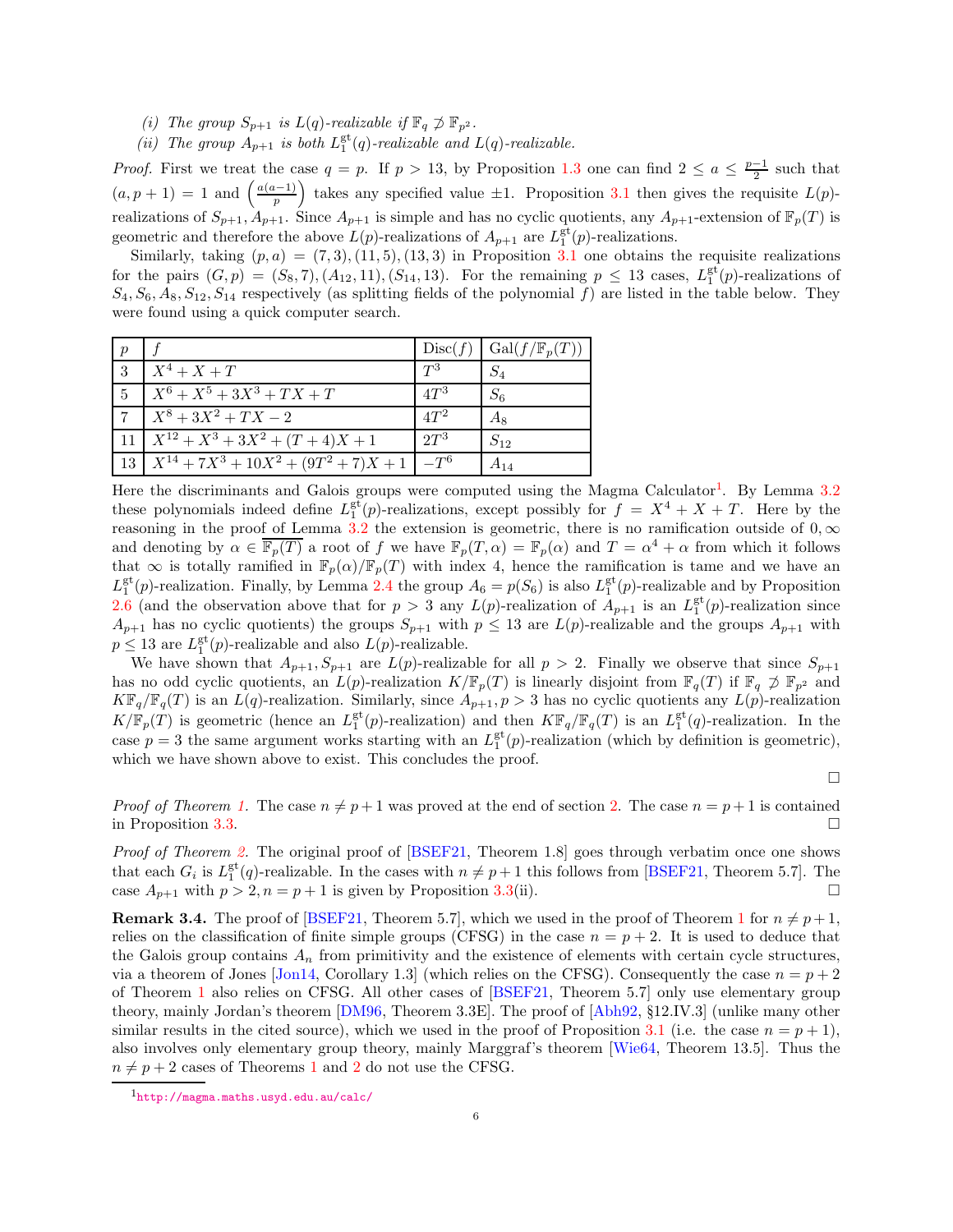#### 4. Legendre symbols with a GCD condition: proof of Proposition [1.3](#page-1-1)

<span id="page-6-0"></span>Throughout the section  $p > 13$  is a prime,  $\sigma = \pm 1$ . We want to show that for all such p and  $\sigma$  there exists an integer  $2 \le a \le \frac{p-1}{2}$  such that  $\left(\frac{a(a-1)}{p}\right)$  $= \sigma$  and  $(a, p + 1) = 1$ . This is not hard to do for p large enough using the Pólya-Vinogradov method and available bounds on  $n/\varphi(n)$  ( $\varphi$  denotes the Euler totient function), however proving the assertion for all  $p$  requires a more delicate sieve argument and a computer search for  $p < 7 \cdot 10^7$  (the purpose of the sieve argument is to reduce the search to a manageable range). The present section is purely number-theoretic and independent of the rest of the paper.

## 4.1. Basic sieve.

**Observation 4.1.** To prove the assertion of Proposition [1.3](#page-1-1) it suffices to find  $1 \le a < p$  such that  $(a, p+1)$ and  $\left(\frac{a(a-1)}{p}\right)$  $\big) = \sigma.$ 

*Proof.* Indeed if one finds a as above but it falls in the range  $\frac{p+1}{2} < a < p$  (note that  $a \neq \frac{p+1}{2}$  because  $(a, p + 1) = 1$ ) then  $b = p + 1 - a$  satisfies the assertion of Proposition [1.3.](#page-1-1)

Now we turn to prove the existence of some  $1 < a < p$  with  $\left(\frac{a(a-1)}{p}\right)$  $= \sigma$ , and  $(a, p + 1) = 1$ . In what follows we fix  $\sigma = \pm 1$ . We note that by inclusion-exclusion

<span id="page-6-2"></span>(4.1) 
$$
\#\left\{a \in \mathbb{F}_p : \left(\frac{a(a-1)}{p}\right) = \sigma, (a, p+1) = 1\right\} = \sum_{d|p+1} \mu(d) N(d),
$$

where  $\mu$  denotes the Möbius function and

<span id="page-6-1"></span>(4.2) 
$$
N(d) = \# \left\{ 1 < a < p : d | a, \left( \frac{a(a-1)}{p} \right) = \sigma \right\} = \frac{1}{2} \sum_{\substack{1 < a < p \\ d | a}} \left( 1 + \sigma \cdot \left( \frac{a(a-1)}{p} \right) \right) = \\ = \frac{1}{2} \left\lfloor \frac{p-1}{d} \right\rfloor + \frac{1}{2} \sum_{m=0}^{\lfloor p/d \rfloor} \eta_d(m).
$$

Here for  $d|p+1$  (and hence d coprime with p) and  $m \in \mathbb{Z}$  we denote

$$
\eta_d(m) = \sigma \cdot \left(\frac{dm(dm-1)}{p}\right) = \sigma \cdot \left(\frac{m(m-1/d)}{p}\right).
$$

<span id="page-6-3"></span>**Claim 4.2.** We have  $\left|\sum_{m=0}^{\lfloor p/d \rfloor} \eta_d(m)\right| \leq 2\sqrt{p}(\log p + 1) - 2$ .

*Proof.* We consider the discrete Fourier transform modulo p of  $\eta_d(m)$  and the characteristic function of the interval  $1\!\!1_{[0,H]}, H = \left\lfloor \frac{p}{d} \right\rfloor$ :

$$
\widehat{\eta_d}(k) = \frac{1}{p} \sum_{m=0}^{p-1} \eta_d(m) e^{-2\pi i k m/p}, \quad \widehat{\mathbb{1}}_{[0,H]}(k) = \frac{1}{p} \sum_{m=0}^{H} e^{-2\pi i k m/p} = \frac{e^{-2\pi i k (H+1)/p} - 1}{p \left(e^{-2\pi i k/p} - 1\right)}, \quad -\frac{p-1}{2} < k \le \frac{p-1}{2}.
$$

By the Weil bound (and an elementary bound for  $k = 0$ ) we have

$$
|\widehat{\eta_d}(k)| \le \frac{2}{\sqrt{p}} \quad (k \neq 0), \quad |\widehat{\eta_d}(0)| \le \frac{1}{p}
$$

(apply [\[CM00,](#page-12-10) Main Theorem] with  $f = x, g = x(x - 1/d), \chi = \left(\frac{1}{p}\right)^2$  $\big)$ ,  $\psi = e^{2\pi i \cdot}$  in the notation of the cited theorem) and by elementary calculus

$$
\left|\widehat{\mathbb{1}}_{[0,H]}(k)\right| \leq \frac{1}{p\sin\frac{\pi|k|}{p}} \leq \frac{1}{|2k|} \quad \left(0 < |k| \leq \frac{p-1}{2}\right).
$$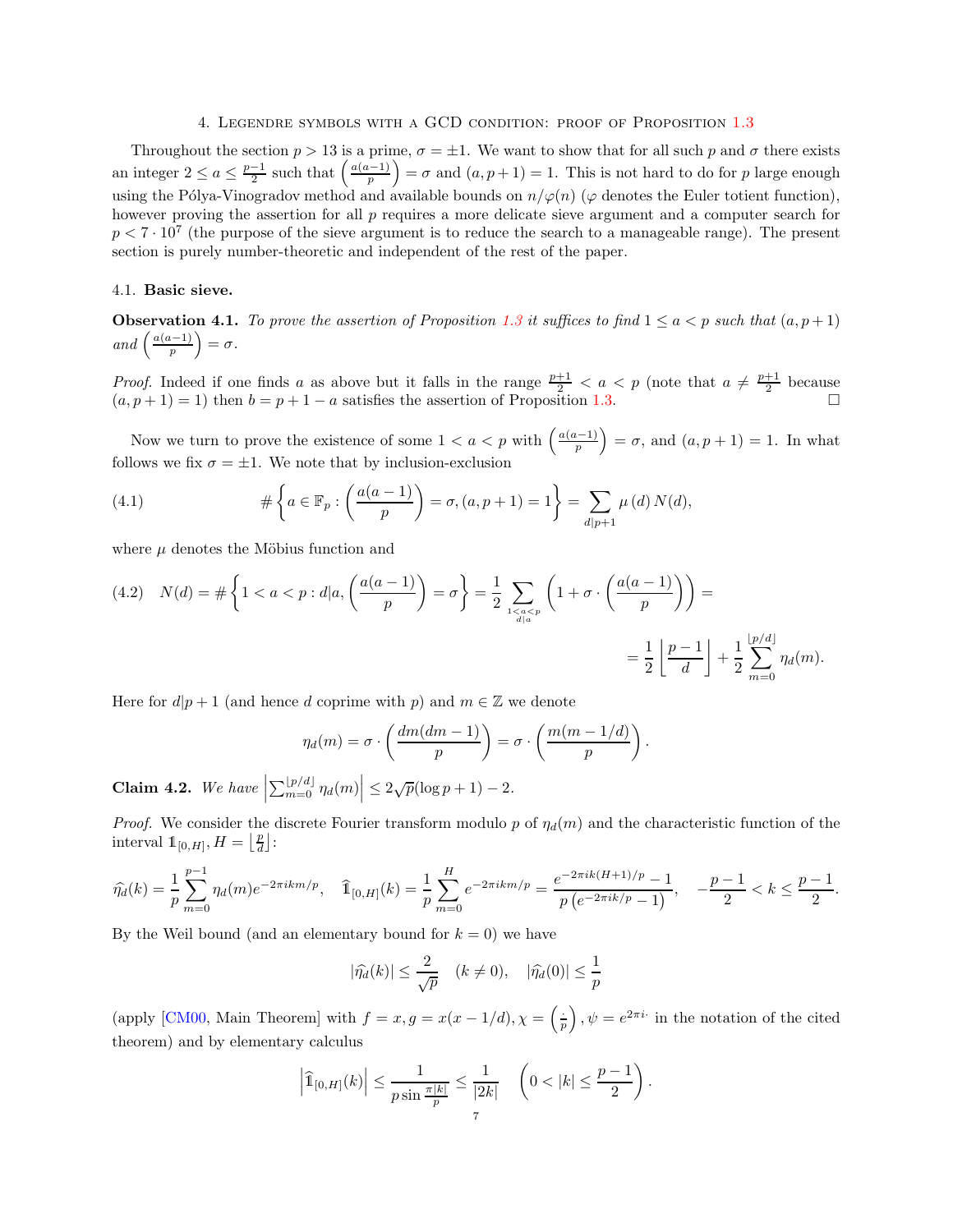Hence by Parseval's identity,

$$
\left| \sum_{m=0}^{\lfloor \frac{p}{d} \rfloor} \eta_d(m) \right| = \left| \sum_{m=0}^{p-1} \eta_d(m) 1\!\!1_{[0,H]}(m) \right| = \left| p \sum_{k=-(p-3)/2}^{(p-1)/2} \widehat{\eta_d}(k) 1\!\!1_{[0,H]}(k) \right| \le 1 + 2\sqrt{p} \sum_{k=1}^{(p-1)/2} \frac{1}{k} \le 2\sqrt{p} (\log p + 1) - 2
$$
\n(for  $p \ge 13$ ).

\n

<span id="page-7-3"></span>By [\(4.2\)](#page-6-1) and the last claim,

(4.3) 
$$
N(d) = \frac{p+1}{2d} + \xi(d),
$$

where  $|\xi(d)| \leq \sqrt{p}(\log p + 1)$ . Now by  $(4.1)$ , (4.4)

<span id="page-7-0"></span>
$$
\mathcal{H}\left\{a \in \mathbb{F}_p : \left(\frac{a(a-1)}{p}\right) = \sigma, (a, p+1) = 1\right\} = \frac{p+1}{2} \sum_{d|p+1} \frac{\mu(d)}{d} + \sum_{d|p+1} \mu(d)\xi(d) = \frac{\varphi(p+1)}{2} + \sum_{d|p+1} \mu(d)\xi(d),
$$

where  $\varphi$  is Euler's totient function.

For a natural number *n* we denote by  $\omega(n) = \sum_{p \text{time}} 1$  its number of prime divisors and  $W(n) = 2^{\omega(n)}$ . By [\(4.4\)](#page-7-0),

<span id="page-7-1"></span>
$$
(4.5) \quad # \left\{ a \in \mathbb{F}_p : \left( \frac{a(a-1)}{p} \right) = \sigma, (a, p+1) = 1 \right\} \ge \frac{\varphi(p+1)}{2} - \sqrt{p} (\log p + 1) \sum_{d|p+1} \mu(d)^2 =
$$

$$
= \frac{\varphi(p+1)}{2} - \sqrt{p} (\log p + 1) W(p+1).
$$

4.2. **Proof for the case**  $\omega(p+1) \geq 13$ . In the present section we assume  $\omega(p+1) \geq 13$  and prove Proposition [1.3](#page-1-1) for this case using the estimates from the previous subsection. By [\(4.5\)](#page-7-1) the assertion follows at once from

**Lemma 4.3.** Let N be a natural number with  $\omega(N) \ge 13$ . Then  $\varphi(N) > 2\sqrt{N}(\log N + 1)W(N)$ .

*Proof.* Denote by  $r_1 < r_2 < \ldots$  the sequence of (all) primes. Note that by assumption

$$
N \ge N_0 = \prod_{i=1}^{13} r_i = 304250263527210.
$$

We note that for  $N \ge N_0$  we have  $N^{1/6} > 2(\log N + 1)$  (indeed the function  $x^{1/6}/(\log x + 1)$  is increasing for  $x > e^5$  and  $N_0^{1/6} > 2(\log N_0 + 1)$ , hence it is enough to show  $\varphi(N) \ge N^{2/3}W(N)$  for N with  $\omega(N) \ge 13$ (which automatically implies  $N \geq N_0$ ).

Now if  $\varphi(M) \ge M^{2/3}W(M)$  for some M and  $q|M$  is a prime then  $W(M) = W(qM)$  and

<span id="page-7-2"></span>
$$
\varphi(qM) = q\varphi(M) > q^{2/3}M^{2/3}W(M) = (qM)^{2/3}W(qM),
$$

so it is enough to prove the assertion for squarefree N.

If  $N = q_1 \cdots q_k, k \ge 13$  is squarefree  $(q_i \text{ prime})$  then

(4.6) 
$$
\frac{\varphi(N)}{N^{2/3}W(N)} = \prod_{i=1}^{k} \frac{q_i - 1}{2q_i^{2/3}},
$$

the function  $(x-1)/2x^{2/3}$  is increasing for  $x > 1$  and  $> 1$  at  $x = 11$ , so for given k the ratio  $\varphi(N)/N^{2/3}W(N)$ is minimized when  $N = r_1 \cdots r_k$  and since for  $k = 13$  the ratio is  $> 1$ , by [\(4.6\)](#page-7-2) this remains the case for all  $k \geq 13$ , which concludes the proof.

Now [\(4.5\)](#page-7-1) combined with the last lemma concludes the proof of Proposition [1.3](#page-1-1) in the case  $\omega(p+1) \geq 13$ .

 $\Box$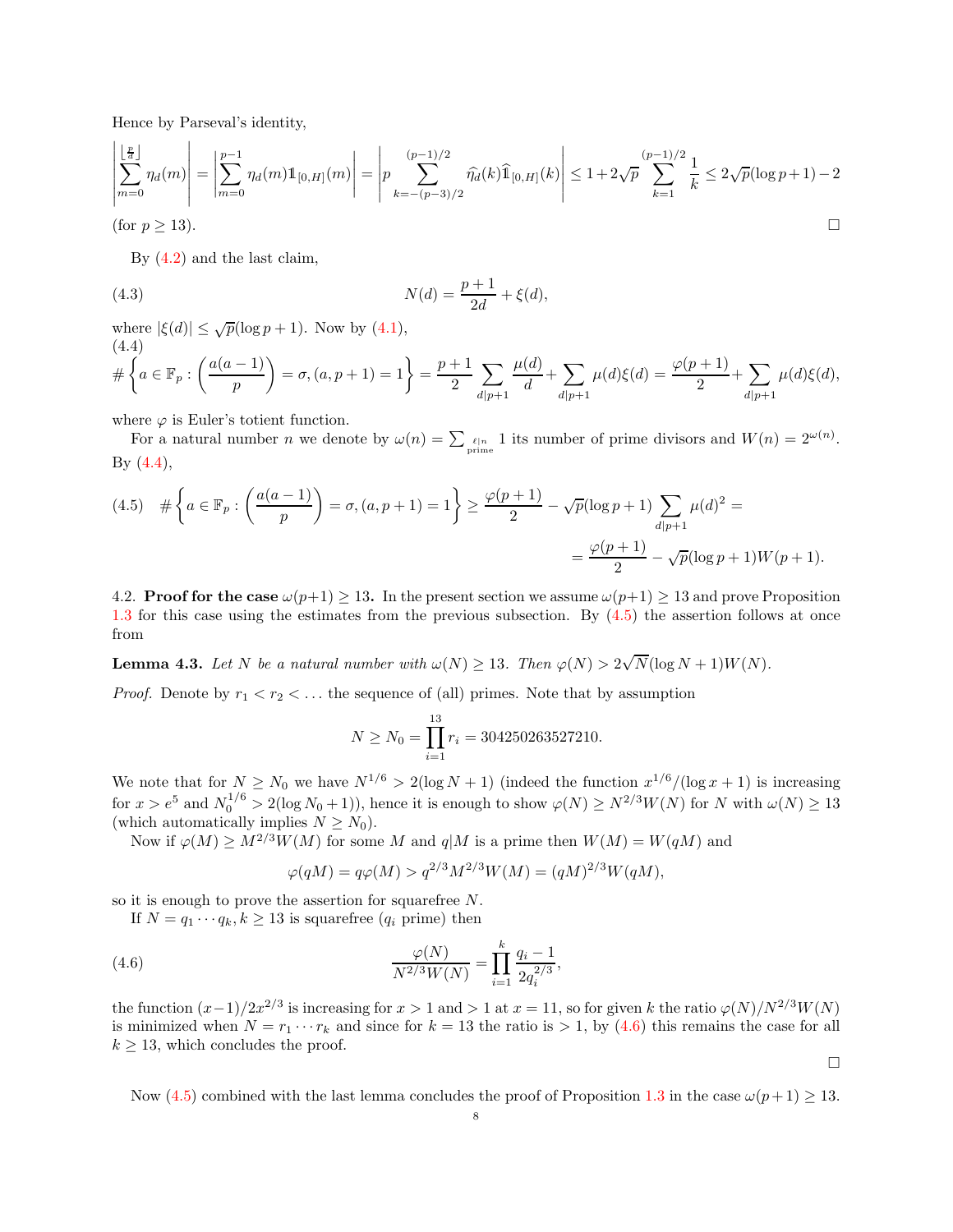4.3. Refining the sieve. To handle the case  $\omega(p+1)$  < 13 we need to refine our sieve. The main idea is to reduce the error term coming from the  $\xi(d)$  by reducing the number of d participating in the sieve. The price for this is a less tight main term, but it will improve the overall estimate with a correct choice of parameters, provided  $\omega(p) < 13$  and  $p > 7 \cdot 10^7$ .

For  $k|p+1$  denote (the second equality is by inclusion-exclusion),

$$
F(k) = \#\left\{a \in \mathbb{F}_p : \left(\frac{a(a-1)}{p}\right) = \sigma, (a,k) = 1\right\} = \sum_{d|k} \mu(d)N(d).
$$

Now assume that  $k|p+1$  is squarefree and write

 $k = q_1 \cdots q_l, \quad \text{rad}(p+1) = k \cdot p_1 \cdots p_s,$ 

where  $q_1 < \ldots < q_l$ ,  $p_1 < \ldots < p_s$  are distinct primes and rad(n) denotes the radical of n (the product of distinct primes dividing  $n$ ). We have

$$
F(p+1) \ge F(k) - \sum_{i=1}^{s} (F(k) - F(kp_i)) = \sum_{i=1}^{s} F(kp_i) - (s-1)F(k).
$$

and by  $(4.3)$ ,

$$
F(kp_i) = \sum_{d|kp_i} \mu(d)N(d) = \sum_{d|k} \mu(d)(N(d) - N(dp_i)) = \sum_{d|k} \frac{\mu(d)(p+1)}{2d} \left(1 - \frac{1}{p_i}\right) + \sum_{d|k} \mu(d)(\xi(d) - \xi(dp_i)).
$$

and similarly

$$
F(k) = \sum_{d|k} \frac{\mu(d)(p+1)}{2d} + \sum_{d|k} \mu(d)\xi(d).
$$

Using the estimate  $\xi(d) \leq \sqrt{p}(\log p + 1)$ ,

$$
\left| F(kp_i) - \left(1 - \frac{1}{p_i}\right) F(k) \right| \le \sum_{d|k} \mu^2(d) \left(1 + \frac{1}{p_i}\right) \sqrt{p}(\log p + 1) = (1 + 1/p_i)W(k)\sqrt{p}(\log p + 1)
$$

Thus, we get

<span id="page-8-0"></span>
$$
(4.7) \quad F(p+1) \ge \sum_{i=1}^{s} F(kp_i) - (s-1)F(k) \ge \sum_{i=1}^{s} \left( F(kp_i) - \left(1 - \frac{1}{p_i}\right)F(k)\right) + \left(1 - \sum_{i=1}^{s} \frac{1}{p_i}\right)F(k) \ge
$$

$$
\ge \left(1 - \sum_{i=1}^{s} \frac{1}{p_i}\right)F(k) - \left(s + \sum_{i=1}^{s} \frac{1}{p_i}\right)W(k)\sqrt{p}(\log p + 1).
$$

By a similar calculation to  $(4.5)$  we have

(4.8) 
$$
F(k) \geq \frac{p\varphi(k)}{2k} - \sqrt{p}(\log p + 1)W(k).
$$

Combining [\(4.7\)](#page-8-0) and [\(4.8\)](#page-8-1) and denoting  $\delta = 1 - \sum_{i=1}^{s} \frac{1}{p_i}$  we get

<span id="page-8-1"></span>
$$
F(p+1) \ge \frac{\delta p\varphi(k)}{2k} - (s+1)\sqrt{p}(\log p + 1)W(k)
$$

So, if for some  $p \ge 13$  and squarefree  $k|p+1$  we can show

<span id="page-8-2"></span>
$$
\frac{\delta p\varphi(k)}{2k} > (s+1)\sqrt{p}(\log p+1)W(k) = (s+1)\sqrt{p}(\log p+1)2^l,
$$

where  $\delta = 1 - \frac{1}{p_1} - \ldots - \frac{1}{p_s}$  and  $p_1, \ldots, p_s$  are the distinct prime divisors of  $p+1$  not dividing k, the assertion of Proposition  $1.3$  $1.3$  would follow for this  $p$ . The last inequality is equivalent to

(4.9) 
$$
\frac{\sqrt{p}}{\log p + 1} > \frac{(s+1)2^{l+1}}{\left(1 - \sum_{i=1}^{s} \frac{1}{p_i}\right) \prod_{j=1}^{l} \left(1 - \frac{1}{q_j}\right)}.
$$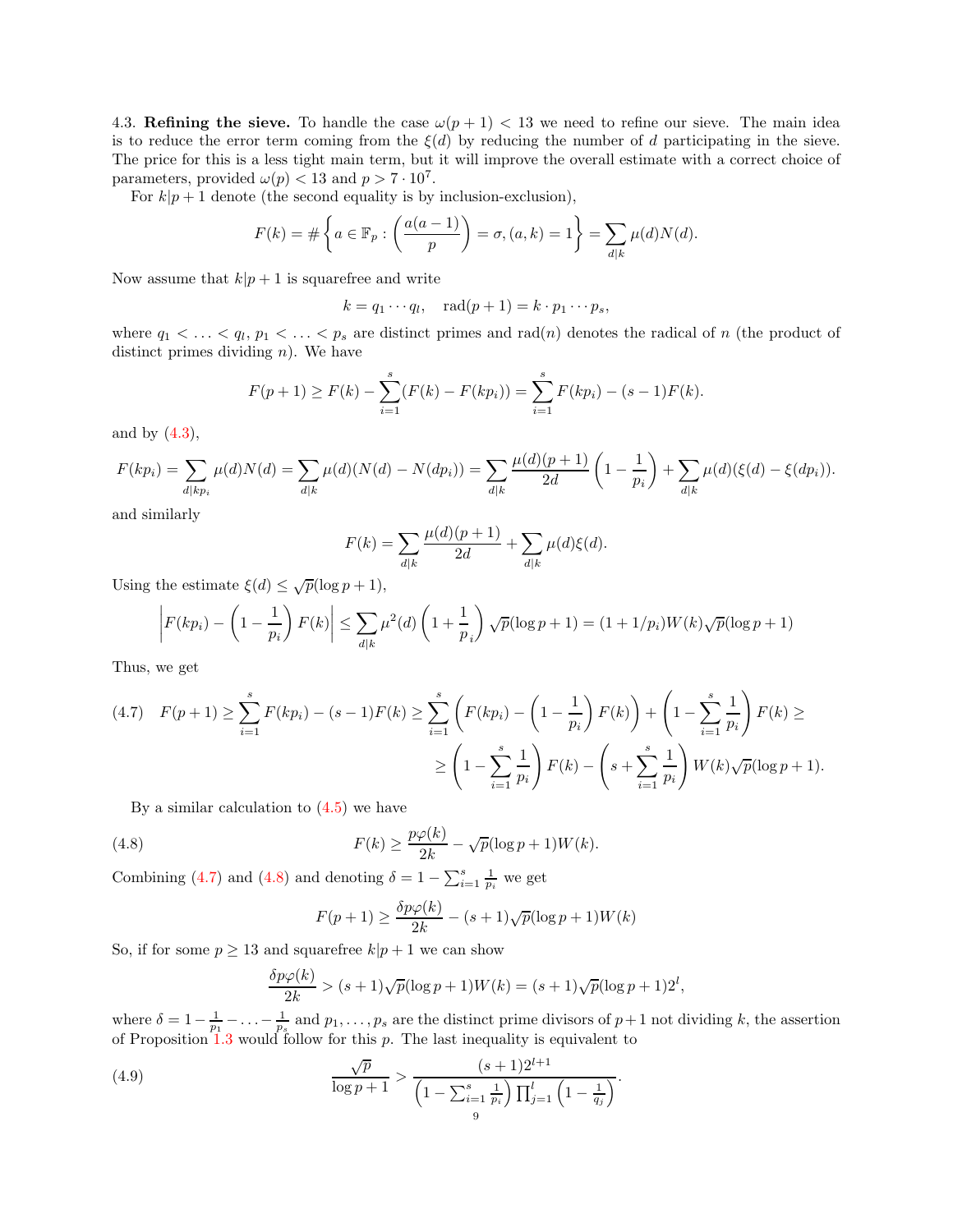<span id="page-9-0"></span>4.4. The case  $9 \leq \omega(p+1) \leq 12$ . We keep the setting and notation of the previous subsection and denote by  $r_1, r_2, \ldots$  the complete sequence of primes. We now make the additional assumption that  $q_i < p_i$  for all i, j (so k is the product of the l smallest prime divisors of  $p + 1$ ). We note that for fixed s, l the right hand side of [\(4.9\)](#page-8-2) is decreasing in each  $p_i, q_j$  (as long as  $\delta > 0$ ) and therefore the right hand side of (4.9) is bounded from above by

$$
R_{l,s} = \frac{(s+1)2^{l+1}}{\left(1 - \sum_{i=l+1}^{l+s} \frac{1}{r_i}\right) \prod_{j=1}^{l} \left(1 - \frac{1}{r_j}\right)},
$$

as long as  $R_{l,s} > 0$ . On the other hand the left hand side of  $(4.9)$  is bounded from below by

$$
L_{l,s} = \frac{\sqrt{r_1 \cdots r_{s+l}}}{\log (r_1 \cdots r_{s+l}) + 1}.
$$

Whenever  $L_{l,s} > R_{l,s} > 0$  it is guaranteed that the inequality [\(4.9\)](#page-8-2) is satisfied whenever  $\omega(p+1) = l+s$ and Proposition [1.3](#page-1-1) holds for p.

In the table below for each value of  $1 \le n \le 12$  we list the choice of l, s with  $l + s = n$  minimizing  $R_{l,s} > 0$ and the corresponding values of  $R_{l,s}, L_{l,s}$  (rounded down to 3 decimal places).

| $\eta$         | l              | S              | $R_{l,s}$ | $L_{l,s}$ |
|----------------|----------------|----------------|-----------|-----------|
| 1              | $\Omega$       | 1              | 8         | 0.835     |
| $\overline{2}$ | 1              | 1              | 24        | 0.877     |
| 3              | 1              | $\overline{2}$ | 51.428    | 1.244     |
| 4              | 1              | 3              | 98.823    | 2.283     |
| 5              | $\overline{2}$ | 3              | 169.541   | 5.495     |
| 6              | $\overline{2}$ | 4              | 245.242   | 15.322    |
| 7              | $\overline{2}$ | 5              | 334.504   | 50.519    |
| 8              | $\overline{2}$ | 6              | 444.614   | 182.262   |
| 9              | $\overline{2}$ | 7              | 574.201   | 738.575   |
| 10             | $\overline{2}$ | 8              | 720.253   | 3409.625  |
| 11             | $\overline{2}$ | 9              | 896.738   | 16571.694 |
| 12             | $\overline{2}$ | 10             | 1097.213  | 88920.402 |

We see that for  $9 \le n \le 12$  there is a suitable choice of l such that  $L_{l,s} > R_{l,s} > 0$  and by the observations above this concludes the proof for the case  $9 \leq \omega(p+1) \leq 12$ .

4.5. The remaining primes. It remains to deal with the case  $\omega(p+1) \leq 8$ . Looking again at the table from the previous subsection we see that for  $n \leq 8$  one can choose suitable l, s with  $l + s = n$  such that  $0 < R_{l,s} < 445$ . By the same reasoning used in the previous subsection, the assertion of Proposition [1.3](#page-1-1) holds for p whenever  $\omega(p+1) = n = l + s$  and  $\frac{\sqrt{p}}{\log p+1} > R_{l,s} > 0$ .

Note that the function  $\frac{\sqrt{x}}{\log x+1}$  is increasing for  $x > e$  and for  $x = 7 \cdot 10^7$  we have  $\frac{\sqrt{x}}{\log x+1} = 464.164...$ 445, hence counterexamples to Proposition [1.3](#page-1-1) can only occur with  $p < 7 \cdot 10^7$ . By similar reasoning counterexamples with  $\omega(p+1) \le 5$  can only occur with  $p < y = 9 \cdot 10^6$ , because  $\frac{\sqrt{y}}{\log y+1} = 177.944...$  exceeds all the values of  $R_{l,s}$  corresponding to  $n \leq 5$  in the table above.

To conclude the proof for the range  $p < 7 \cdot 10^7$  we have run a SageMath script that runs through all primes  $13 < p < 7 \cdot 10^7$  with  $6 \le \omega(p+1) \le 8$  and the primes  $13 < p < 9 \cdot 10^6$  with  $\omega(p+1) \le 5$ , and for each p goes over  $a = 1, 2, 3, \ldots$  until it finds an a with  $\left(\frac{a(a-1)}{p}\right)$  $= 1$  and  $(a, p + 1) = 1$  and another one with  $\left(\frac{a(a-1)}{p}\right)$  $= -1$  and  $(a, p + 1) = 1$ . For all primes in the range suitable values of a were found, which concludes the proof of Proposition [1.3.](#page-1-1) The runtime for the script was about 10 hours on a standard 4 GHz desktop PC. An implementation in a low-level programming language like C would surely run much faster, but we have not attempted it.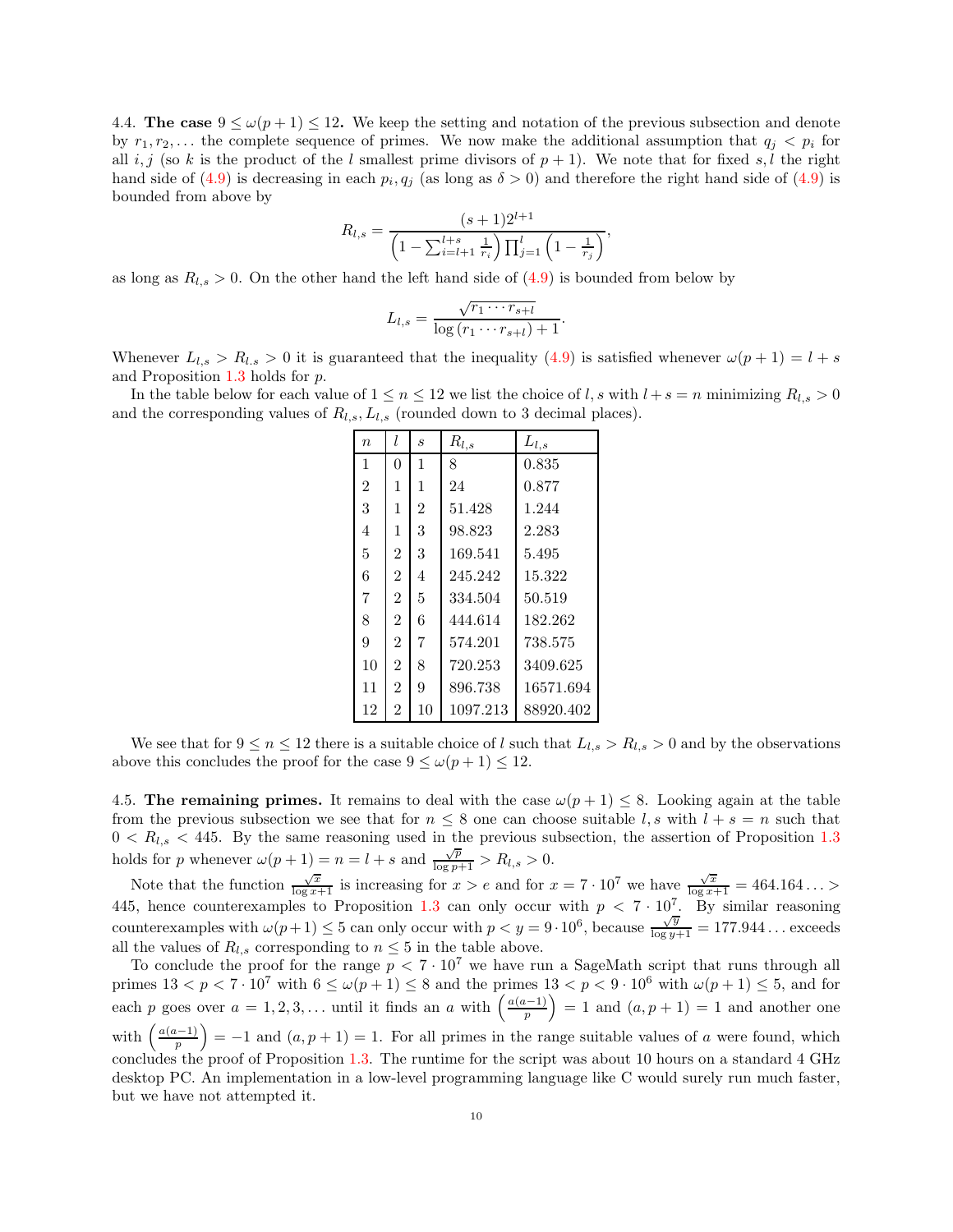The SageMath scripts used for generating the table in the previous subsection and checking the range  $13 < p < 7 \cdot 10^7$  appear in the appendix below.

## Appendix A. SageMath code

```
A.1. Code generating the table in subsection 4.4.
# Primes is the list of first 100 primes
# RR is the field of real numbers
Primes = list(primes(1000))[:100]
RR = RealField()# the function R(1,s) computes the value of R_{1,s}def R(1, s):
    qlist = Primes[:l]
    plist = Primes[l:l+s]
    return RR((s+1)*2^(l+1)/(prod([1-1/q for q in qlist])*(1-sum([1/p for p in plist]))));
# for given n find l that (with s=n-l) minimizes R_{l,s} (if positive) and return l, R_{l,s}
def best_R(n):
    return min([(R(1, n-1), 1) for 1 in range(n+1) if R(1, n-1) > 0])
# the function L(1,s) computes the value of L_{1,s}}
def L(1, s):
    P = product(Primes[:s+l])
    return RR(sqrt(P)/(log(P)+1))
# for each 1 \leq n \leq 11 find the 1 that minimizes R<sub>1</sub>{1,s} and print out table row
for n in range(1,12):
    (R_value, 1) = best_R(n)s = n - 1print n, l, s, R_value, L(l, s)
A.2. Code checking the range 13 < p < 7 \cdot 10^7.
X = 7*10°7 # counterexamples with 6 <= omega(p+1) <= 8 must be < X
Y = 9*10^6 # counterexamples with omega(p+1)<6 must be < Y
Primes = list(primes(X)) #list of primes < X
# computing the values of omega(m) for m <= X
omega = [0 \text{ for } i \text{ in } range(X+1)]for p in Primes:
    for i in range(0, X+1, p):
        omega[i] += 1
# go over all primes p<X with 6<=omega(p+1)<=8 and p<Y with omega(p+1)<6 and
# search exhaustively for suitable (odd) values of a.
# if suitable values of a are not found (for sigma=1 or sigma=-1) then
                                              11
```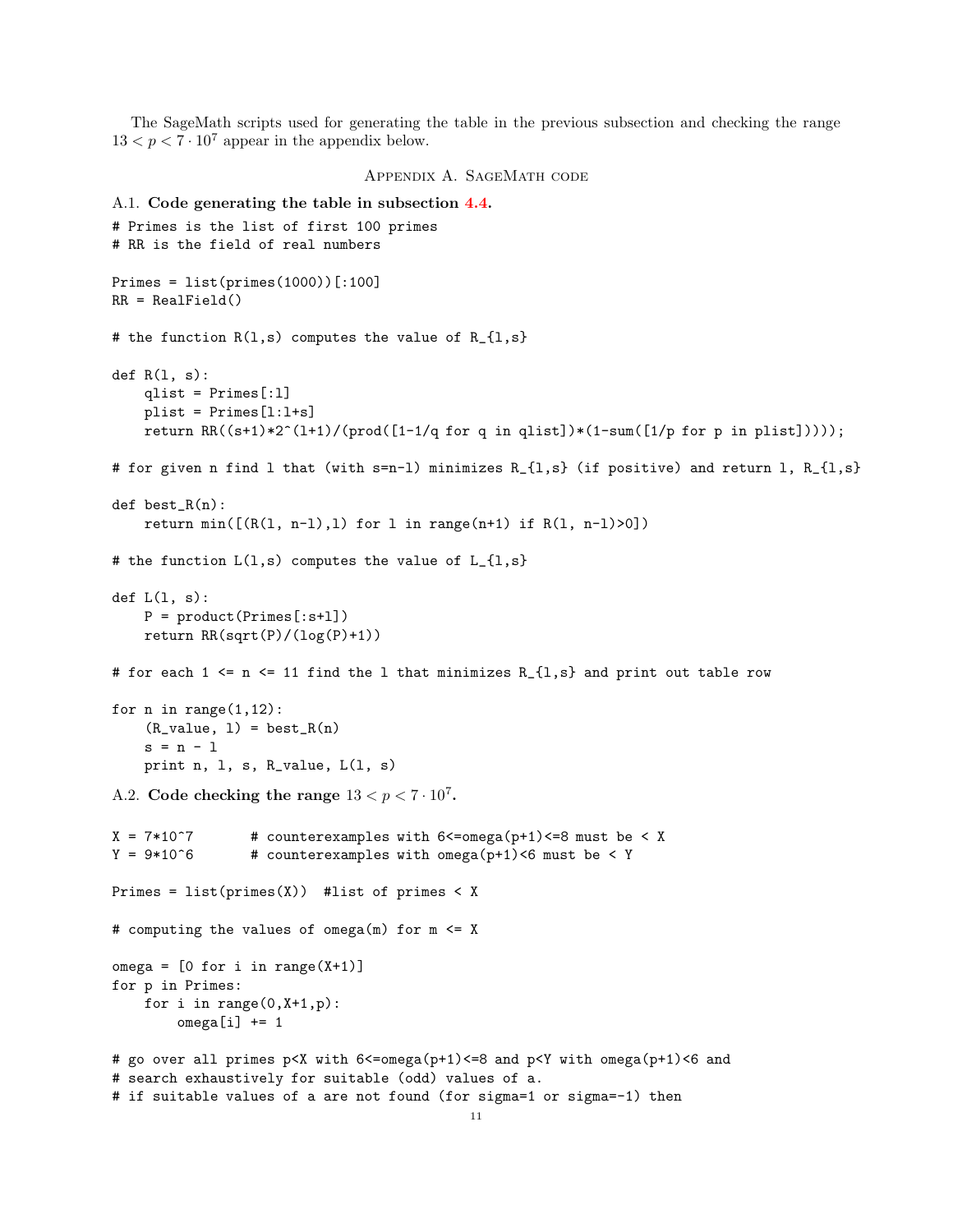```
# the counterexample p is printed
for p in Primes:
    if p<=13:
        continue
    if p>Y and omega[p+1]<6:
        continue
    if omega[p+1]>8:
        continue
    a_found_plus = false # flag indicating suitable a with sigma = 1 has been found
    a_found_minus = false # flag indicating suitable a with sigma = -1 has been found
    for a in range(3,p,2): # going over odd 3 \le a \le pif gcd(a, p+1) != 1:
            continue
       L = legendre\_symbol(a*(a-1), p)if L == 1:
            a_found_plus = true
        else:
            a_found_minus = true
        if a_found_plus and a_found_minus:
           break
    if a_found_plus and a_found_minus:
        continue
   print 'COUNTEREXAMPLE: ', p
```
# **REFERENCES**

- <span id="page-11-14"></span>[Abh01] S. S. Abhyankar, Resolution of singularities and modular Galois theory, Bull. Amer. Math. Soc. (N.S.) 38 (2001), no. 2, 131–169. ↑[1](#page-0-0)
- <span id="page-11-0"></span>[Abh57] , Coverings of algebraic curves, Amer. J. Math. **79** ([1](#page-0-0)957), no. 4, 825–856. ↑
- <span id="page-11-1"></span>[Abh92] S. Abhyankar, Galois theory on the line in nonzero characteristic, Bull. Amer. Math. Soc. 27 (1992), no. 1, 68–133. ↑[1,](#page-0-0) [1,](#page-1-0) [1.4,](#page-1-3) [3,](#page-4-0) [3,](#page-4-2) [3,](#page-4-1) [3.4](#page-5-0)
- <span id="page-11-2"></span>[Abh93] S. S. Abhyankar, Alternating group coverings of the affine line for characteristic greater than two, Math. Ann. 296 (1993), 63–68. ↑[1](#page-0-0)
- <span id="page-11-5"></span>[Abh94]  $\_\_\_\_\_\$ , Nice equations for nice groups, Israel J. Math. 88 ([1](#page-0-0)994), 1–23.  $\uparrow$ 1
- <span id="page-11-13"></span> $[Abh95]$  , Mathieu group coverings and linear group coverings, Contemp. Math. [1](#page-0-0)86 (1995), 293–319.  $\uparrow$ 1
- <span id="page-11-7"></span>[Abh96a] , Again nice equations for nice groups, Proc. Amer. Math. Soc. [1](#page-0-0)24 (1996), no. 10, 2967–2976. ↑1
- <span id="page-11-6"></span>[Abh96b] , Further nice equations for nice groups, Trans. Amer. Math. Soc. 348 ([1](#page-0-0)996), no. 4, 1555–1577. ↑1
- <span id="page-11-8"></span>[Abh96c] , More nice equations for nice groups, Proc. Amer. Math. Soc. [1](#page-0-0)24 (1996), no. 10, 2977–2991. ↑1
- <span id="page-11-11"></span>[Abh99] , Semilinear transformations, Proc. Amer. Math. Soc. [1](#page-0-0)27 (1999), no. 9, 2511–2525. ↑1
- <span id="page-11-12"></span>[AI01] S. S. Abhyankar and N. F. J. Inglis, *Galois groups of some vectorial polynomials*, Trans. Amer. Math. Soc. 353 (2001), no. 7, 2941–2969. ↑[1](#page-0-0)
- <span id="page-11-9"></span>[AL98] S. S. Abhyankar and P. Loomis, Once more nice equations for nice groups, Proc. Amer. Math. Soc. 126 (1998), no. 7, 1885–1896. ↑[1](#page-0-0)
- <span id="page-11-10"></span>[AL99] S. S. Abhyankar and P. A. Loomis, Twice more nice equations for nice groups, Contemp. Math. 256 (1999), 63–76. ↑[1](#page-0-0)
- <span id="page-11-3"></span>[AOS94] S. S. Abhyankar, J. Ou, and A. Sathaye, Alternating group coverings of the affine line in characteristic 2, Disc. Math. 133 (1994), 25–46. ↑[1,](#page-0-0) [1.4](#page-1-3)
- <span id="page-11-4"></span>[AY94] S. S. Abhyankar and I. Yie, *Small degree coverings of the affine line in characteristic 2*, Disc. Math. 133 (1994), 1–23. ↑[1,](#page-0-0) [1.4](#page-1-3)
- <span id="page-11-19"></span>[BM09] N. Boston and N. Markin, The fewest primes ramified in a G-extension of Q, Ann. Sci. Math. Québec 33 (2009), no. 2, 145–154. ↑[1.1](#page-1-4)
- <span id="page-11-15"></span>[BSEF21] L. Bary-Soroker, A. Entin, and A. Fehm, The minimal ramification problem for rational function fields over finite fields, arXiv:2106.09126v2 [math.NT] (2021).  $\uparrow$ [1,](#page-1-0) [1.4,](#page-1-3) [1.1,](#page-2-1) [1.7,](#page-1-2) 1.1, 1.1, [2,](#page-3-0) 2, 2, 2, [3,](#page-4-4) 3, 3, 3, 3, 4
- <span id="page-11-16"></span>[CH03a] S. D. Cohen and S. Huczynska, Primitive free cubics with specified norm and trace, Trans. Amer. Math. Soc. 355 (2003), no. 8, 3099–3116. ↑[1](#page-1-1)
- <span id="page-11-17"></span>[CH03b] , Primitive free quartics with specified norm and trace, Acta Arith. [1](#page-1-1)09 (2003), 359–385. ↑1
- <span id="page-11-18"></span>[CH[1](#page-1-1)0]  $\ldots$ , The strong primitive normal basis theorem, Acta Arithmetica (2010).  $\uparrow$ 1